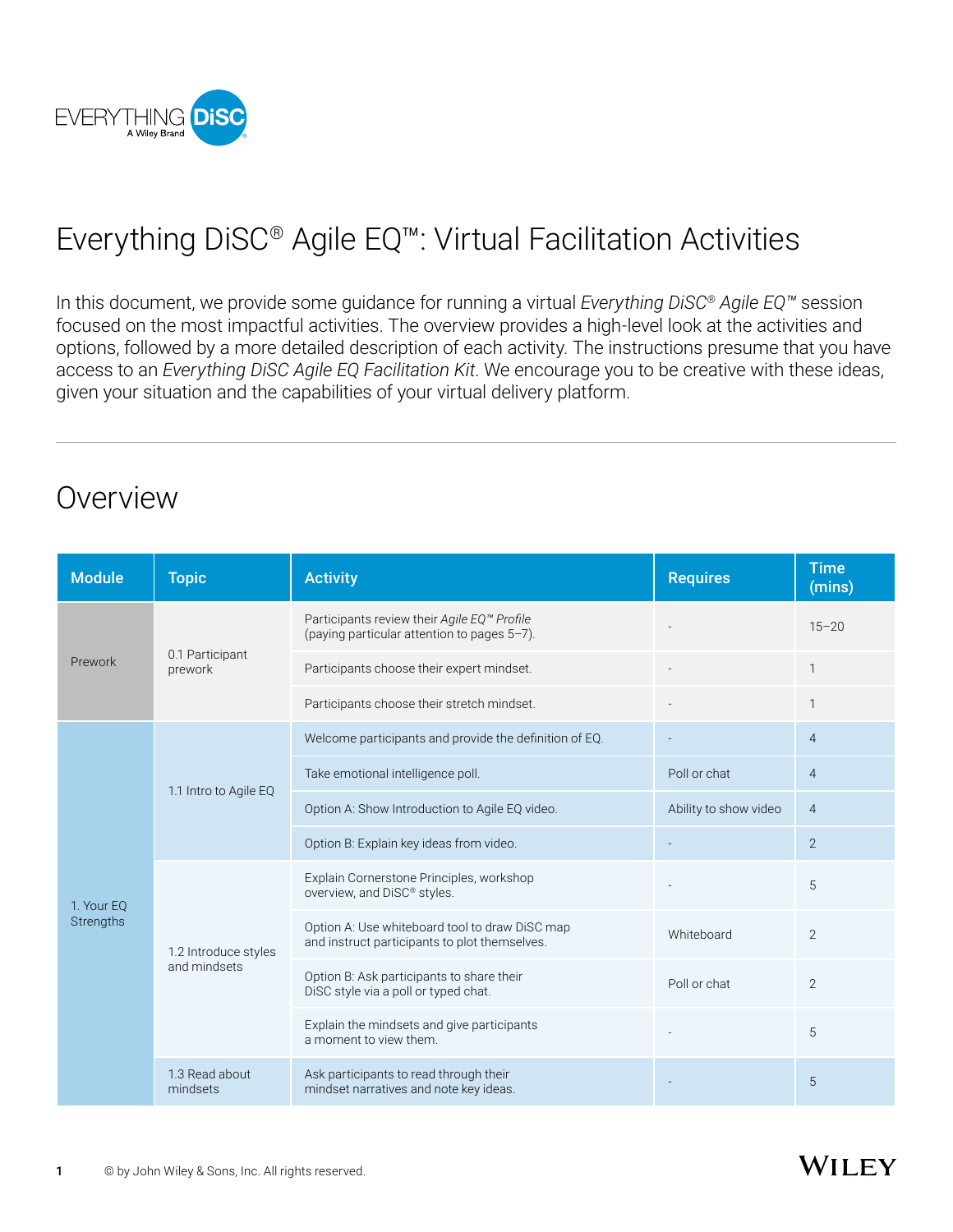| <b>Module</b>               | <b>Topic</b>                                | <b>Activity</b>                                                                                                                                                                                                                   | <b>Requires</b>                                                  | <b>Time</b><br>(mins) |
|-----------------------------|---------------------------------------------|-----------------------------------------------------------------------------------------------------------------------------------------------------------------------------------------------------------------------------------|------------------------------------------------------------------|-----------------------|
|                             | 1.4 Discuss<br>psychological<br>needs       | Instruct participants to review their EQ snapshot.                                                                                                                                                                                |                                                                  | 1                     |
|                             |                                             | Option A: Divide participants into style-group breakout<br>rooms, where they discuss the needs that drive their choices.                                                                                                          | Breakout rooms                                                   | 16                    |
|                             |                                             | Option B: As a large group, participants discuss<br>the needs that drive their choices.                                                                                                                                           |                                                                  | 10                    |
|                             | 1.5 Share expert<br>and stretch<br>mindsets | Option A: In style-group breakout rooms,<br>participants share their expert mindset and the<br>stretch mindset they want to work on.                                                                                              | Breakout rooms                                                   | 5                     |
|                             |                                             | Option B: As a large group, participants share their expert<br>mindset and the stretch mindset they want to work on.                                                                                                              | Optional chat                                                    | 5                     |
|                             | 1.6 Explain agility                         | Discuss the need for agility.                                                                                                                                                                                                     |                                                                  | 1                     |
|                             |                                             | Option A: Show Recognize Other Mindsets video.                                                                                                                                                                                    | Ability to show video                                            | $\overline{4}$        |
| 1. Your EQ                  |                                             | Option B: Paraphrase ideas from video.                                                                                                                                                                                            |                                                                  | $\mathbf{2}$          |
| Strengths                   | 1.7 Expert<br>mindset sharing               | Option A: Share the Expert Mindset Template and give<br>participants a few minutes to vote for questions about<br>their chosen stretch mindset. Then ask participants<br>to answer questions about their expert mindset.          | Whiteboard, chat,<br><b>Expert Mindset</b><br>Template           | 25                    |
|                             |                                             | Option B: Share the Expert Mindset Template and give<br>participants a few minutes to review and select questions<br>about their chosen stretch mindset. Then ask participants<br>to answer questions about their expert mindset. | Chat, Expert<br>Mindset Template                                 | 30                    |
|                             |                                             | Participants read about their chosen stretch mindset.                                                                                                                                                                             |                                                                  | 5                     |
|                             | 1.8 Review<br>stretch mindset               | Option A: Divide participants into pairs and instruct<br>them to discuss their chosen stretch mindsets.                                                                                                                           | Breakout rooms                                                   | 5                     |
|                             |                                             | Option B: In a large group, discuss<br>participants' chosen stretch mindsets.                                                                                                                                                     |                                                                  | 5                     |
|                             | 1.9 Closing<br>comments                     | Share closing comments on the importance of<br>using strengths and stretching to new mindsets.                                                                                                                                    |                                                                  | $\overline{2}$        |
|                             | 2.1 Demonstrate<br>the need to stretch      | Introduce the need to stretch.                                                                                                                                                                                                    |                                                                  | 1                     |
| 2. Increase<br>Your Agility |                                             | Option A: Conduct the Mindsets in Action activity, allowing<br>participants to watch videos specific to their style.                                                                                                              | Access to Wiley<br>video streaming<br>service, breakout<br>rooms | 25                    |
|                             |                                             | Option B: Conduct the Mindsets in Action<br>activity in a large-group setting.                                                                                                                                                    | Ability to show video                                            | 40                    |
|                             |                                             | Option C: Read a scenario and decide which<br>mindsets might be most effective.                                                                                                                                                   | Poll or chat                                                     | $8 - 12$              |
|                             | 2.2 Introduce the<br>process of change      | Option A: Show Act to Become Agile video.                                                                                                                                                                                         | Ability to show video                                            | 3                     |
|                             |                                             | Option B: Explain what the process of change looks like.                                                                                                                                                                          |                                                                  | 3                     |
|                             |                                             | Conduct a poll on what is difficult about change.                                                                                                                                                                                 | Poll                                                             | 3                     |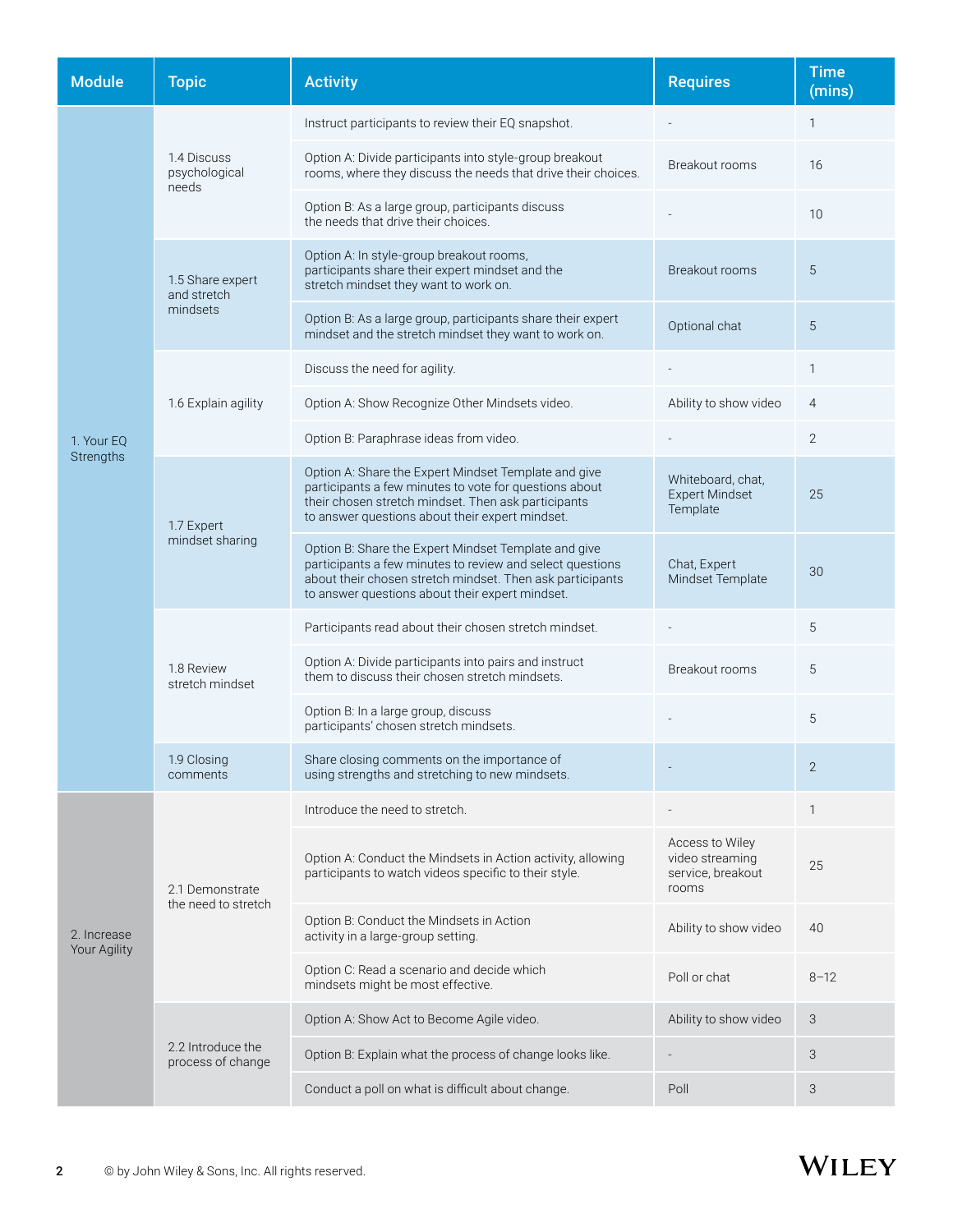| <b>Module</b>                      | <b>Topic</b>                                              | <b>Activity</b>                                                                                      | <b>Requires</b>                                                                       | <b>Time</b><br>(mins) |
|------------------------------------|-----------------------------------------------------------|------------------------------------------------------------------------------------------------------|---------------------------------------------------------------------------------------|-----------------------|
| 2. Increase<br><b>Your Agility</b> | 2.3 Discover what<br>is difficult about<br>change for you | Read about what might be difficult about change for you.                                             |                                                                                       | $\overline{4}$        |
|                                    |                                                           | Option A: Discuss change in small groups.                                                            | Breakout rooms                                                                        | 7                     |
|                                    |                                                           | Option B: Discuss change in a large group.                                                           |                                                                                       | 5                     |
|                                    | 2.4 Mindset<br>practice                                   | Option A: Have participants discuss<br>scenarios in small groups.                                    | Breakout rooms,<br><b>Mindset Practice</b><br>Handout from<br><b>Facilitation Kit</b> | 18                    |
|                                    |                                                           | Option B: Have participants discuss<br>scenarios in the large group.                                 | Optional poll,<br><b>Mindset Practice</b><br>Handout from<br><b>Facilitation Kit</b>  | $10 - 20$             |
|                                    | 2.5 Action planning                                       | Ask participants to create an action plan for themselves.                                            |                                                                                       | 10                    |
|                                    | 2.6 Closing<br>comments                                   | Share closing comments on the benefits of agility<br>and putting effort into this process of growth. |                                                                                       | $\overline{2}$        |

#### Program Structure

This virtual adaptation restructures *Agile EQ™* into two modules: (1) Your EQ Strengths, which focuses on teaching participants about their natural mindsets and building some awareness of the need to stretch beyond them, and (2) Increase Your Agility, which focuses on taking action to use new mindsets. Module 1 can be done on its own, or you may complete both modules, spacing them out into separate sessions if needed. Module 1 is roughly 90 minutes; Module 2 will vary between 60–90 minutes, depending on the options you choose.

We also recommend asking participants to review their Profile in advance of the session as prework. If participants fail to do so, they will still have a complete and satisfying workshop experience, but assigning prework allows you to spend more workshop time on valuable discussion and activities and less time on lecture and silent reading.

#### General Tips

- We suggest keeping your session length to 2 hours or less. That may necessitate breaking the workshop into two sessions or selecting only some of the activities described below.
- If you do not have the capability to create breakout rooms, consider splitting the class into multiple smaller sessions. This will allow for discussions, which are a powerful part of an Everything DiSC<sup>®</sup> workshop.

#### Participant Prework

(15–20 min) We recommend making sure that participants have access to their *Agile EQ Profile* prior to the session and instructing them to spend time in advance reviewing the content. In particular, they should read pages 5–7 (DiSC® & Agile EQ and Your EQ Mindsets). This ensures they will come to the session with a basic sense of the eight EQ mindsets and which ones come naturally to them.

In addition to reviewing the Profile, you should ask participants to decide which of their natural mindsets they use most frequently (their expert mindset) and which of the mindsets outside their comfort zone they'd like to work on (their stretch mindset).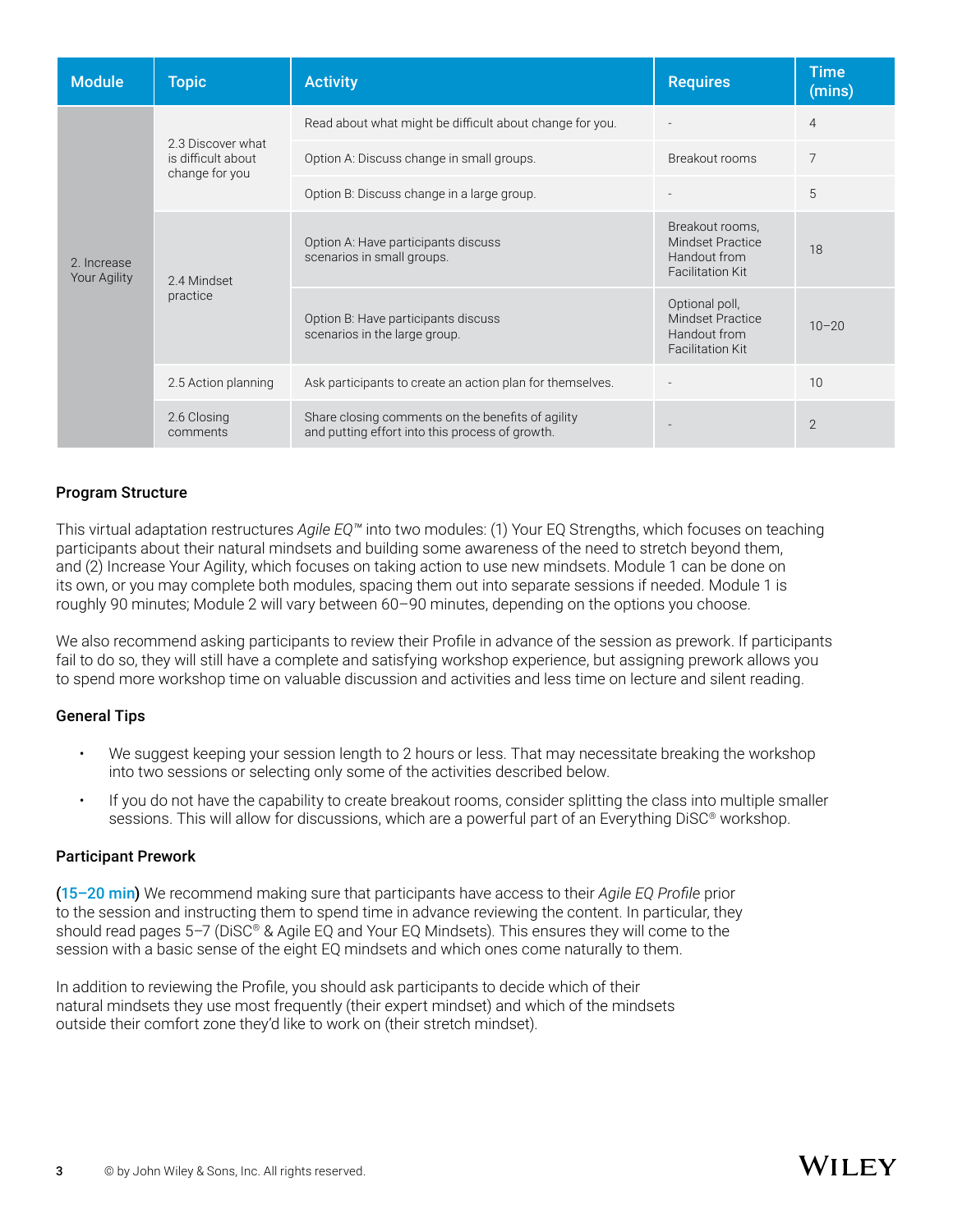## Module 1: Your EQ Strengths

#### Topic 1.1: Intro to Agile EQ™

(4 min) Begin by welcoming participants and walking them through any platform tools they should be aware of in order to be engaged in the session. Explain the purpose of the session and provide them with the definition of Agile EQ™.

(4 min; polling or chat feature preferable; this could also be done out loud if no poll or chat is available) Use the platform polling tool to pose the following question to learners:

In your opinion, what is the defining trait of an emotionally intelligent person?

- Keeping an open mind
- Understanding how others are feeling
- Staying calm under pressure
- Speaking persuasively to others
- Other

Allow participants a moment to answer, then share the results. Ask a couple of volunteers to share their thinking. Highlight the variation of responses and explain that all of these answers are correct. Point out that there are different ways to be emotionally intelligent.

Option A (4 min; requires ability to play video): Show the Introduction to Agile EQ video.

**Option B (2 min)**: Summarize key ideas from the video: There are many different kinds of emotional intelligence, and different people have different strengths. Your DiSC® style can help you understand which strengths may come naturally to you. For example…

- People with a D, or Dominance, style are typically direct and firm. They're good at projecting confidence, persuading others, and speaking up for themselves.
- Those with an i, or Influence, style are generally outgoing and enthusiastic. They're good at making connections, tapping into the energy in a room and noticing how people are feeling.
- People with an S, or Steadiness, style are usually even-tempered and accommodating. They often excel at understanding where other people are coming from, remaining calm and flexible, and keeping conversations harmonious and collaborative.
- And those with a C, or Conscientiousness, style are typically analytical and reserved. They're good at stepping back and separating facts from their personal feelings, and showing restraint in tense situations.

Our strengths are valuable, but there are also going to be situations where we have to look outside what comes naturally to us. We need to develop the agility to adopt other responses when the situation calls for it. That means developing the flexibility to respond to different situations with the best possible approach, not just the one that comes naturally to us. *Agile EQ* will help enhance our emotional intelligence by increasing our agility.

#### Topic 1.2: Introduce styles and mindsets

(5 min) Use pages 9–11 of the Facilitator's Guide and the corresponding PowerPoint® slides to walk participants through the Cornerstone Principles, the workshop overview, and an explanation of the DiSC model, adapting the content as needed based on participants' familiarity with DiSC and the range of topics you'll be covering during the session.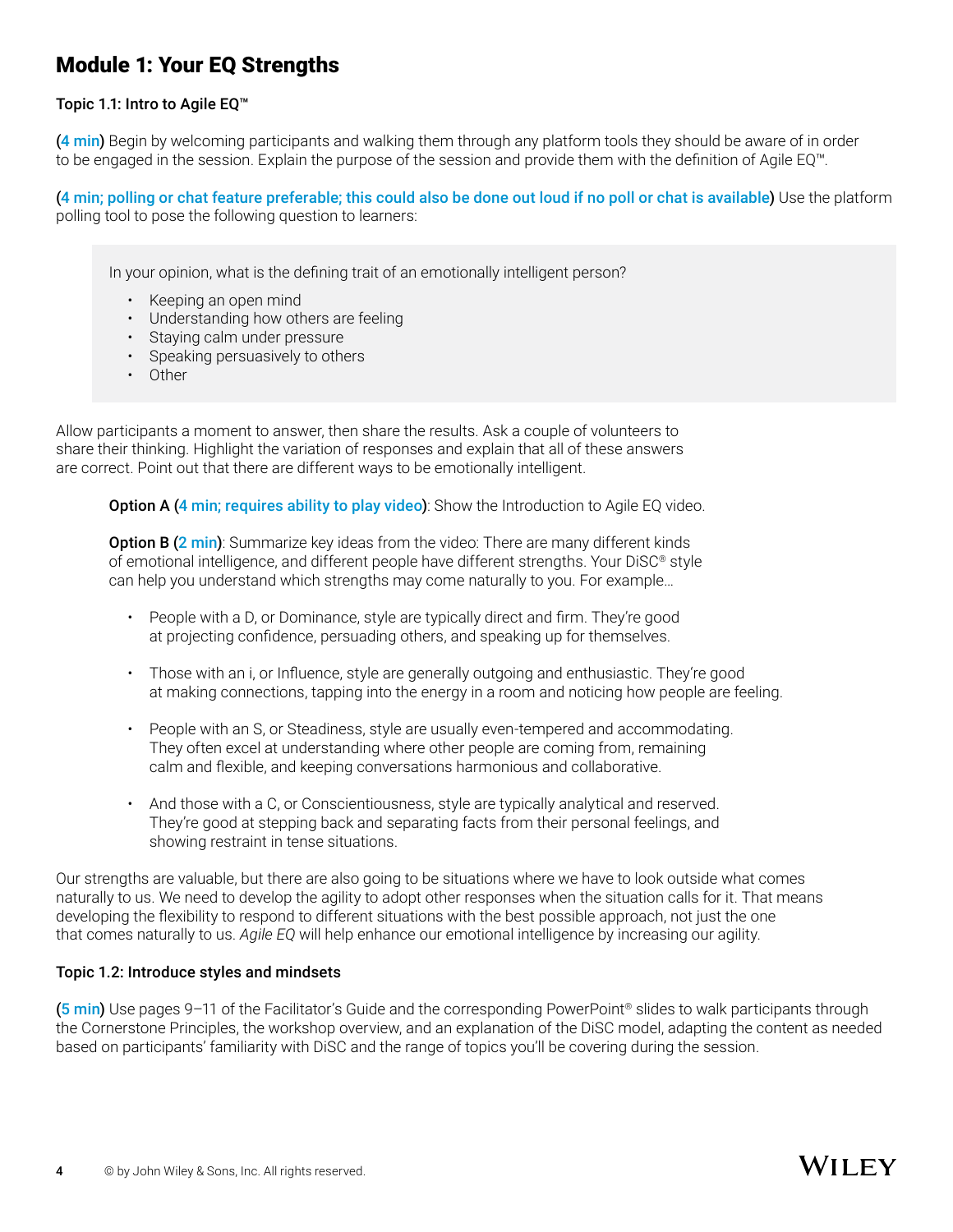Option A (2 min; requires whiteboard tool): Share a whiteboard with the group and draw the DiSC® map with four quadrants. Invite participants to plot themselves on the DiSC map by typing their initials where their dot is located. Give participants a minute to do this, then comment on the diversity of styles represented.

#### Option B (2 min; polling or chat feature preferable; this could also be done out loud if no poll or chat is available):

 Instruct participants to share their DiSC style with the class, either by answering a poll question or by typing their style into the chat. If you do not have these features, participants could take turns sharing their style out loud. Give participants a minute to do this, then comment on the diversity of styles represented.

(5 min) Use pages 11–12 of the Facilitator's Guide and corresponding PowerPoint<sup>®</sup> slides to walk participants through an explanation of "mindsets." Give them a minute to review the mindset map on page 5 of their Profiles. (Note: Participants should already be familiar with this as a result of the prework.)

#### Topic 1.3: Read about mindsets

(5 min) Instruct participants to review pages 6–7 of their Profile and jot down three ideas that resonate with them. (Note: Participants should already be familiar with these pages as a result of the prework.) If time permits, ask a couple of volunteers to share what stood out to them.

#### Topic 1.4: Discuss psychological needs

(1 min) Instruct participants to review the EQ snapshot on page 8 of their Profile.

**Option A (16 min; requires breakout rooms)**: Divide participants into four breakout rooms based on their DiSC style. Give them 5 minutes to discuss the first two discussion questions on page 14 of the Facilitator's Guide (How have your needs shaped your choices throughout your life? How has acting on these needs benefited you?). Then bring the large group back together and allow a minute for each style group to report out what they discussed. After that, return participants to style breakout rooms and give them 5 minutes to discuss the third discussion question on page 14 of the Facilitator's Guide (In what ways have your needs caused you to dismiss or ignore the mindsets outside of your comfort zone?). You do not need to report out from this question.

**Option B (10 min)**: As a large group, give participants a minute to reflect on the first two discussion questions on page 14 of the Facilitator's Guide (How have your needs shaped your choices throughout your life? How has acting on these needs benefited you?). Then take responses from volunteers or from everyone, as group size and time permit. Then give participants another minute to reflect on the third discussion question on page 14 of the Facilitator's Guide (In what ways have your needs caused you to dismiss or ignore the mindsets outside of your comfort zone?). You do not need to report out from this question.

#### Topic 1.5: Share expert and stretch mindsets

Option A (5 min; requires breakout rooms): Keeping participants in the same-style breakout rooms, invite them to share which mindset they use most frequently (their expert mindset) and which mindset outside their comfort zone they'd like to work on (their stretch mindset). Participants should already have identified these as part of the prework, but if they have changed their mind, that is okay.

**Option B (5 min; optional chat)**: As a large group, either using the chat feature or sharing out loud, invite all participants to share which mindset they use most frequently (their expert mindset) and which mindset outside their comfort zone they'd like to work on (their stretch mindset). Participants should already have identified these as part of the prework, but if they have changed their mind, that is okay.

#### Topic 1.6: Explain agility

(1 min) Adapting the language on page 18 of the Facilitator's Guide as needed, explain that although participants' EQ strengths are beneficial, there are also times when they will need to stretch to other mindsets.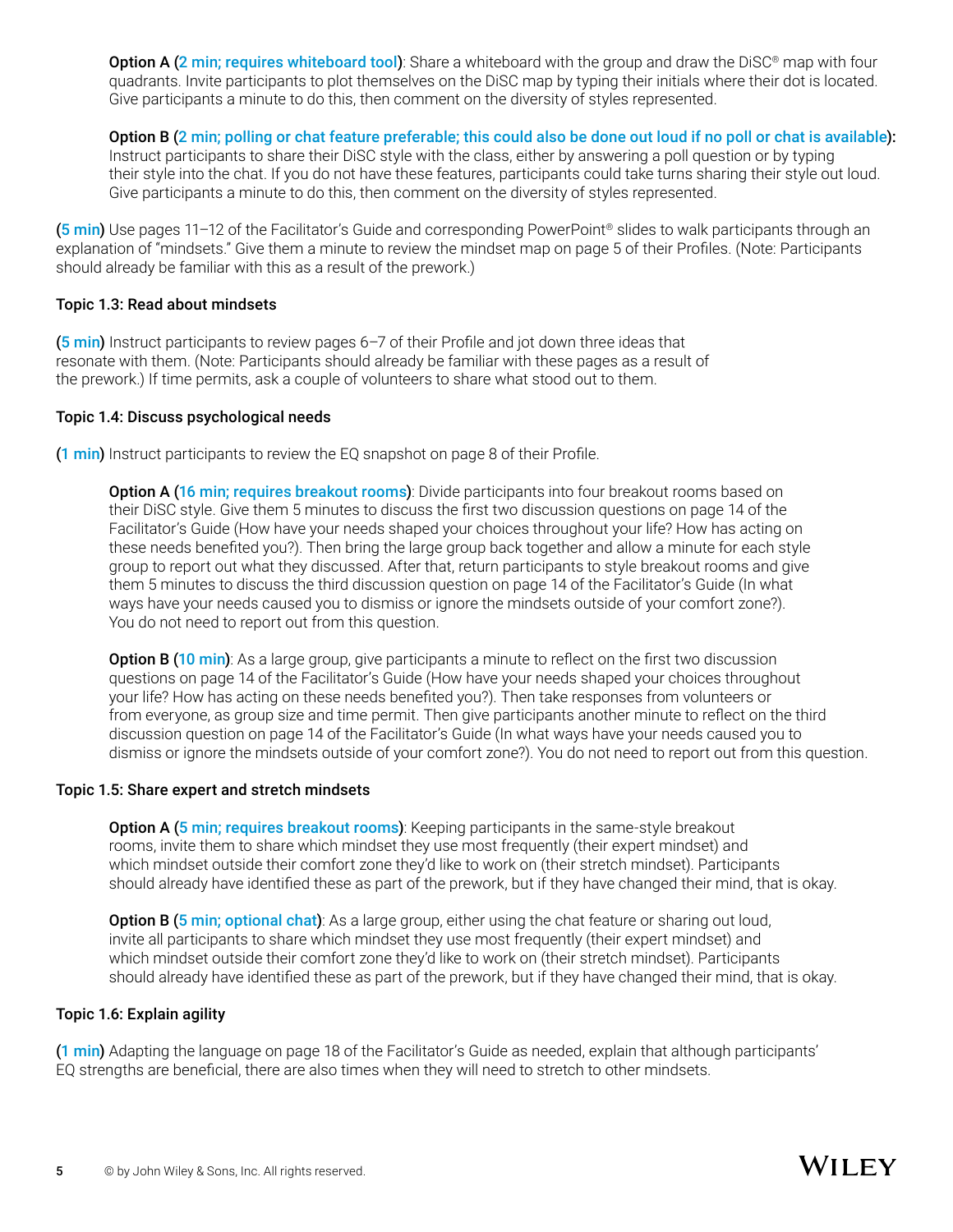**Option A (4 min; requires ability to play video)**: Show Recognize Other Mindsets video.

Option B (2 min): Paraphrase the key ideas from the video, using your own examples to illustrate them if possible. Key ideas: Emotional intelligence is a kind of problem solving. We use our default responses and mindsets because that's what's comfortable…and automatic. But this can lead to suboptimal results when we find ourselves in situations that require responses that aren't within our comfort zone. To be more emotionally intelligent, we should grow our agility by becoming more aware of the full range of options—or mindsets—that we can use to handle different challenges.

#### Topic 1.7: Expert mindset sharing

 Option A (25 min; requires whiteboard tool, chat, Expert Mindset Template): Explain to participants that they can learn a lot from one another when it comes to stretching to other mindsets. Share the Expert Mindset Template via the whiteboard and allow learners to annotate it. Give participants 3 minutes to use stamps or drawing tools to vote for the questions they want answered about their stretch mindset in the space near each question on the template, and invite them to submit their own through the chat. Then instruct participants to look at their expert mindset and reflect on how they would answer those questions. Then take 20 minutes total to review each mindset, see what questions participants voted for and submitted, and solicit advice from the people who are experts in each mindset to address the questions.

Option B (30 min; requires chat, Expert Mindset Template): Explain to participants that they can learn a lot from one another when it comes to stretching to other mindsets. Share the Expert Mindset Template on screen and ask learners to consider the questions associated with their stretch mindset. Give them 3 minutes to use the chat to vote for the questions they'd like answered or to submit their own. Give people an example of how they should chat their choice: "EMPATHIZING: How do you balance holding people accountable with making allowances when needed?" Then give them a minute to look through the chat and reflect on the questions associated with their expert mindset. After that, take 20 minutes total to review each mindset, show the questions participants submitted, and solicit advice from the people who are experts in each mindset to address the questions.

#### Topic 1.8: Review stretch mindset

(5 min) Use the text on page 21 of the Facilitator's Guide to explain pages 10–14 of the *Agile EQ™ Profile*. Then instruct participants to turn to the stretch mindset they chose and read that page.

Option A (5 min; requires breakout rooms): Divide participants into pairs (ideally with mixed DiSC® styles) and put them in breakout rooms. Give pairs about 5 minutes to discuss their stretch mindsets using the topics listed on page 22 of the Facilitator's Guide (How would you be more effective if you were more comfortable with this mindset, either personally or professionally? Think of past situations where using this mindset could have benefited you or others.).

**Option B (5 min)**: As a large group, give participants a minute to reflect on their stretch mindsets using the topics listed on page 22 of the Facilitator's Guide (How would you be more effective if you were more comfortable with this mindset, either personally or professionally? Think of past situations where using this mindset could have benefited you or others.). Then ask volunteers or all participants to share their ideas, as time permits.

#### Topic 1.9: Closing comments

(2 min) Remind participants of the key topics covered in the module: Everyone has different kinds of emotional intelligence. These strengths can be useful in a variety of situations, but are not a one-size-fits-all solution. Therefore, it is also important to stretch outside one's comfort zone and take on different mindsets. Adapt your comments depending on whether you will be continuing on to Module 2 now, later, or not at all. If you do not plan to cover Module 2 with participants at all, point them to pages 15–26 of the Profile, where they will discover concrete recommendations for adopting their chosen stretch mindset and can create an action plan.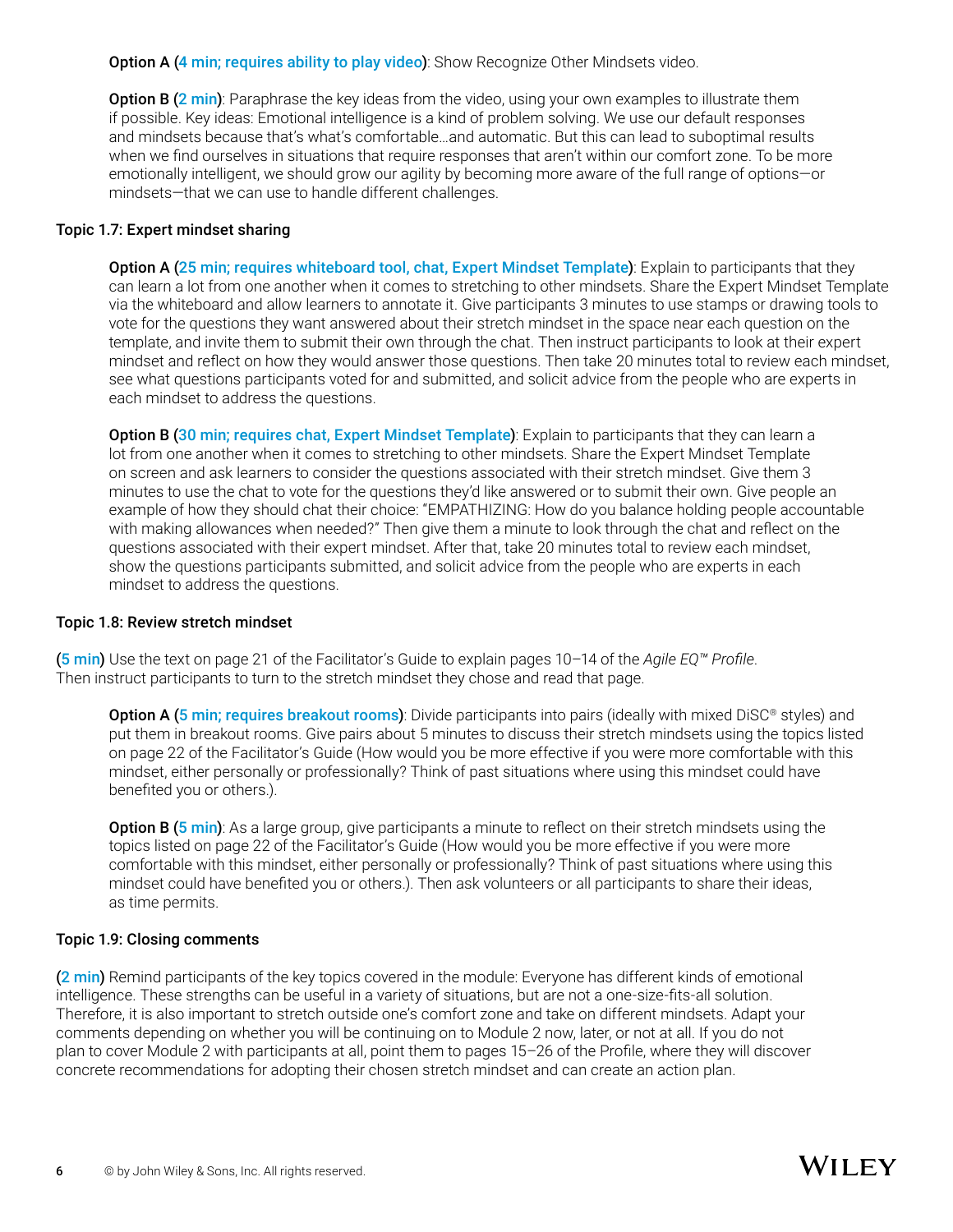## Module 2: Increase Your Agility

#### Topic 2.1: Demonstrate the need to stretch

(1 min) Begin by explaining that the first step in becoming more agile is being able to recognize when an alternative mindset would be more effective than one that is in your comfort zone. Assure participants that although this requires some judgment, simply being aware of the power of the other mindsets is a major part of mastering agility.

#### Option A (25 min; requires breakout rooms, access to the Wiley video streaming service): This

 activity requires access to the Wiley video streaming service. If you're using the service, you'll need the individual links provided for each of the videos in this activity. If you're not using the service, you can conduct a similar activity using Option B. To access the video streaming service, visit [https://www.mindlabconnect.com/landingpages/video-streaming.aspx](https://www.mindlabconnect.com/landingpages/video-streaming.aspx )

This activity is a modification of the Mindsets in Action activity described starting on page 22 of the Facilitator's Guide. It is designed to show participants a concrete example of stretching beyond one's comfort zone.

Explain to participants that in this activity they will be put in style-specific breakout rooms and will be watching videos featuring a character with that same style. After each video, they will respond to questions about what they observed.

 Start by splitting the group into four breakout rooms based on their DiSC® styles. Provide the appropriate link for the video for each style, showing the character facing a tough situation. Direct participants to watch the video and then to discuss the following questions:

- What problems did the main character's natural mindset cause in this situation?
- Have they ever found themselves tempted to make a similar mistake?

After 8 minutes, bring the participants back to the large group. Note that in each of the videos the character's choice wasn't terrible, but the point is that there was a better option that didn't occur to them.

Return participants to their style-specific breakout rooms and provide two video links this time, each one for a video showing a different mindset choice that could be more effective. Tell the participants to choose one of the options, watch the video and then, in their small groups, discuss the following questions:

- What did the character do differently?
- How hard is it for you to act that way?

After 8 minutes, bring them back to the large group.

Option B (40 min; requires ability to show video): Refer to the Mindsets in Action activity starting on page 22 of the Facilitator's Guide and facilitate the activity as described.

Option C (8-12 min; polling preferable, but chat can be used as well): Present the poll below and ask participants to respond. If you do not have a poll feature, participants can chat their response.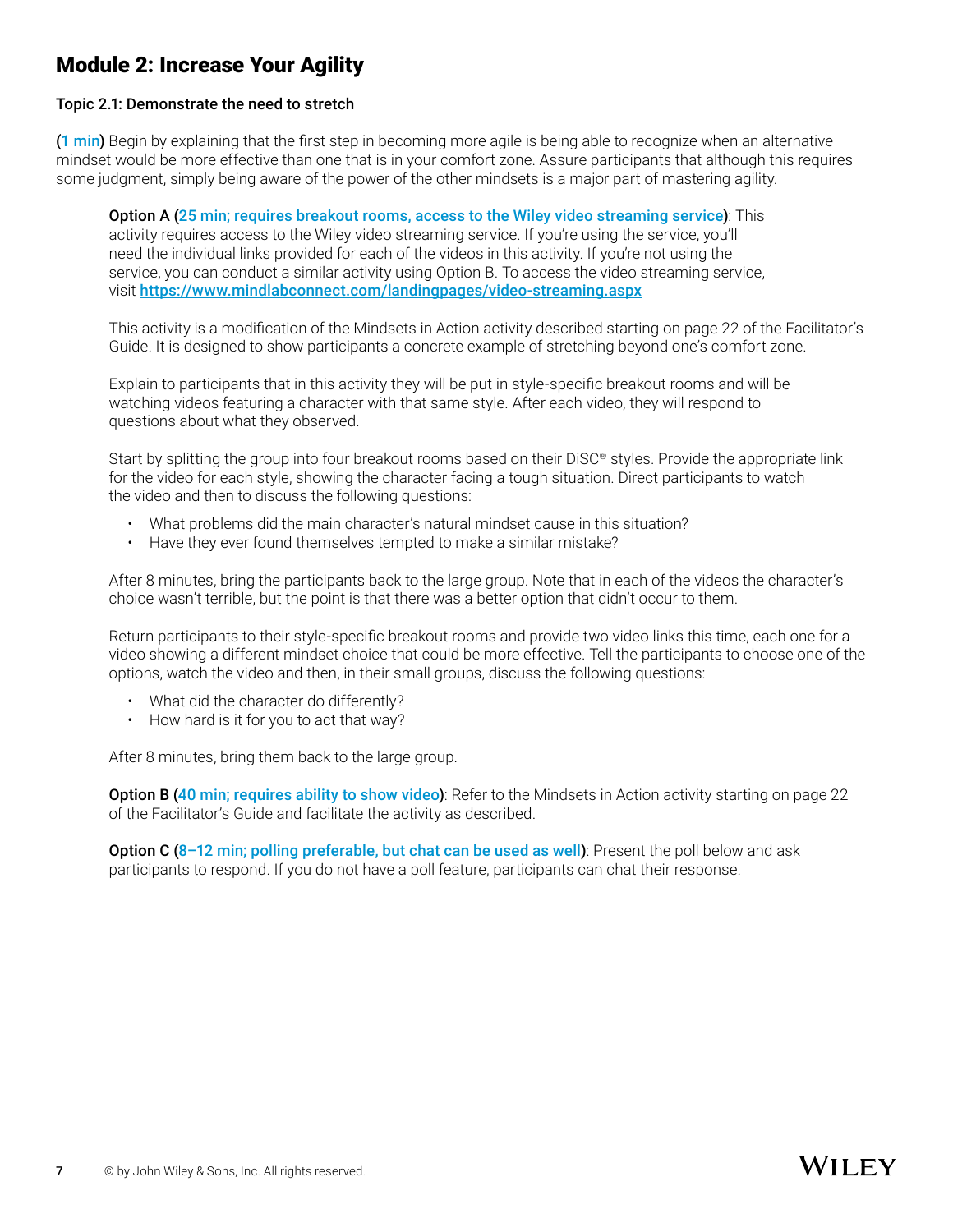In a large team meeting, the group is discussing the direction for a new project. Most people are leaning toward a decision that you strongly disagree with. You voice your objections multiple times, but others are not convinced. You find yourself getting irritated at their lack of common sense. Which mindset might be particularly helpful in this moment?

- Dynamic
- Outgoing
- Empathizing
- Receptive
- Composed
- Objective
- Resolute
- Self-Assured

After the poll has finished, ask for a few people to share what they chose and why, particularly anyone who chose a mindset that tends to be outside their comfort zone.

 Point out that there is no right answer and that these situations require judgment. Point out as well that while there are multiple good options (as evidenced by the different perspectives people shared), all options might not be equally effective. Consider a second poll and discussion (using similar processing as for the first poll) if time permits.

 You've been working in your job for three years and have a lot of unique insights into how the department could operate more efficiently. You've mentioned these to your (incredibly busy) boss several times, and she has said they are great ideas, but nothing has ever come of it. Which mindset might be particularly helpful in this situation?

- Dynamic
- Outgoing
- Empathizing
- Receptive
- Composed
- Objective
- Resolute
- Self-Assured

#### Topic 2.2: Introduce the process of change

**Option A (3 min; requires ability to show video)**: Introduce and show the Act to Become Agile video as described on the top of page 27 in the Facilitator's Guide.

**Option B (3 min)**: Explain what the process of change looks like, paraphrasing the language on page 15 of the Profile.

(3 min) Conduct a quick poll (below) and ask a few participants to share what they chose and why. Consider sharing your own choice to get people thinking.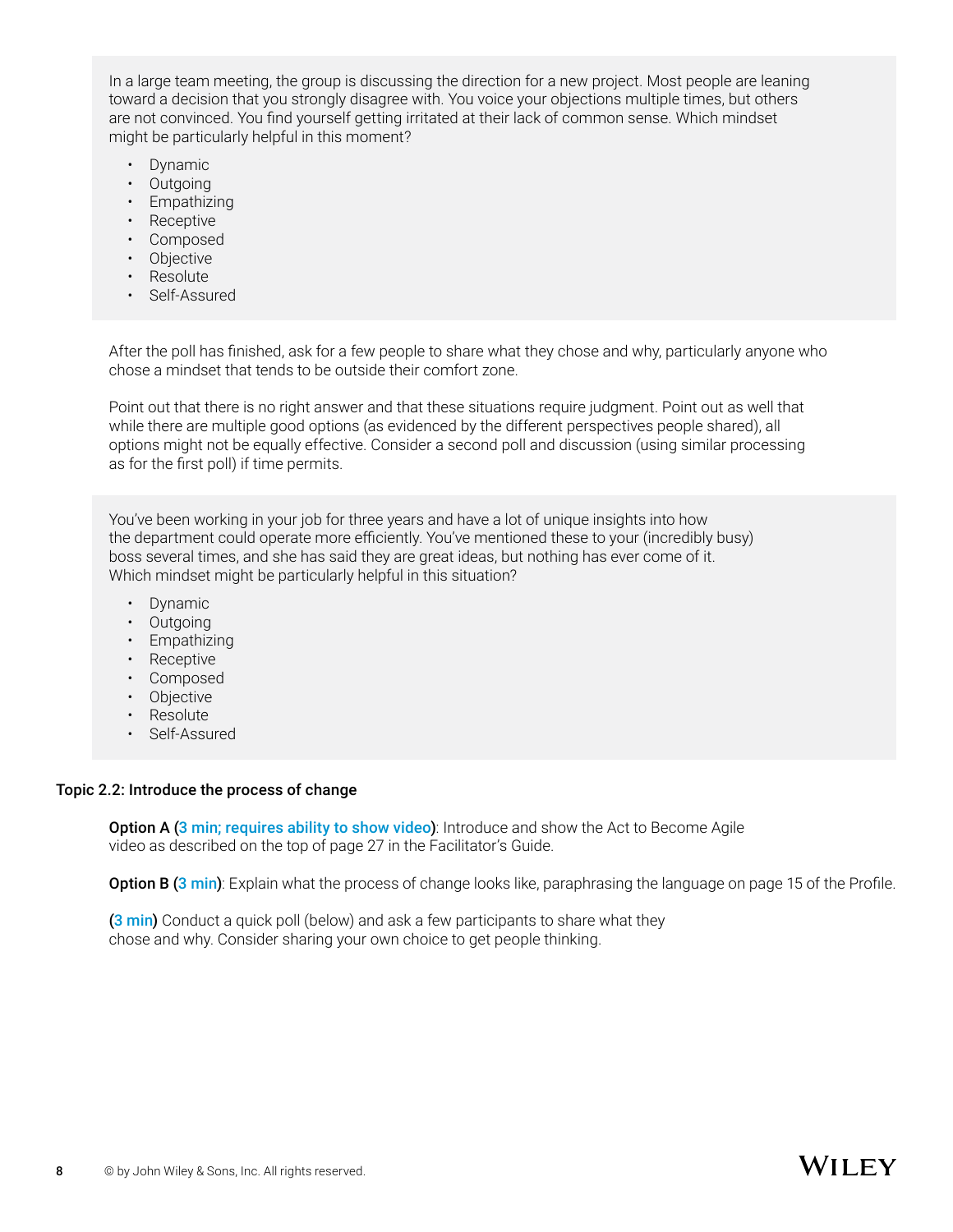What's the hardest thing about adopting a new habit?

- Being consistent over time
- Not getting discouraged if progress is slow
- Figuring out how to start
- Staying focused amidst other priorities
- Other

#### Topic 2.3: Discover what is difficult about change for you

(4 min) Ask participants to turn to page 15 of their Profiles, find the page of their chosen mindset, and read the Getting into the Mindset section.

**Option A (7 min; requires breakout rooms)**: This is a modification of the small-group discussion described starting on page 28 of the Facilitator's Guide. Place participants in groups of three. If possible, try to mix DiSC<sup>®</sup> styles and/or the mindsets participants have chosen to work on. Have them discuss (1) what mindset they chose and why it'll be difficult for them and (2) what are some of the instinctive thoughts they'll have to overcome, and how might they do this?

**Option B (5 min)**: Ask participants to jot down two things that might make this particular change difficult for them. Ask for a couple of volunteers to share what they chose and why. Be prepared to share your own examples.

#### Topic 2.4: Mindset practice

 Option A (18 minutes; requires breakout rooms, Mindset Practice Handout): Modify the Mindset Practice activity described starting on page 28 of the Facilitator's Guide, splitting participants up into groups of three. Share the Mindset Practice Handout from the Facilitation Kit with participants within your chosen platform.

Option B (10-20 min; optional poll, Mindset Practice Handout): For this activity, participants will need to be able to review a multi-page handout. Depending on your available technology, you may need to distribute the handout in advance, perhaps via email.

 Explain that stretching beyond your comfort zone takes effort and creativity, but this gets easier over time. Ask participants for a suggestion of a mindset to focus on for a few minutes. After participants have chosen a mindset, ask them to read the first scenario under that mindset in the Mindset Practice Handout. Consider offering a poll asking how comfortable people would find this situation to deal with in real life: extremely comfortable, moderately comfortable, uncomfortable. Then ask for suggestions of how to respond to this situation using the selected mindset. First ask for participants who do not have that mindset in their comfort zone to respond. Then open the question up to people who do have that mindset in their comfort zone. If time permits, consider doing this with a second scenario. Reinforce that, with any given situation, there are usually more options available to us than we might initially believe.

#### Topic 2.5: Action planning

(10 min) As described on page 30 of the Facilitator's Guide, ask participants to read the relevant pages of their Profile (pages 16–25) and then complete the action plan on page 26.

#### Topic 2.6: Closing comments

(2 min) Reinforce the benefits of building one's agility, using the language included on pages 30–31 of the Facilitator's Guide.